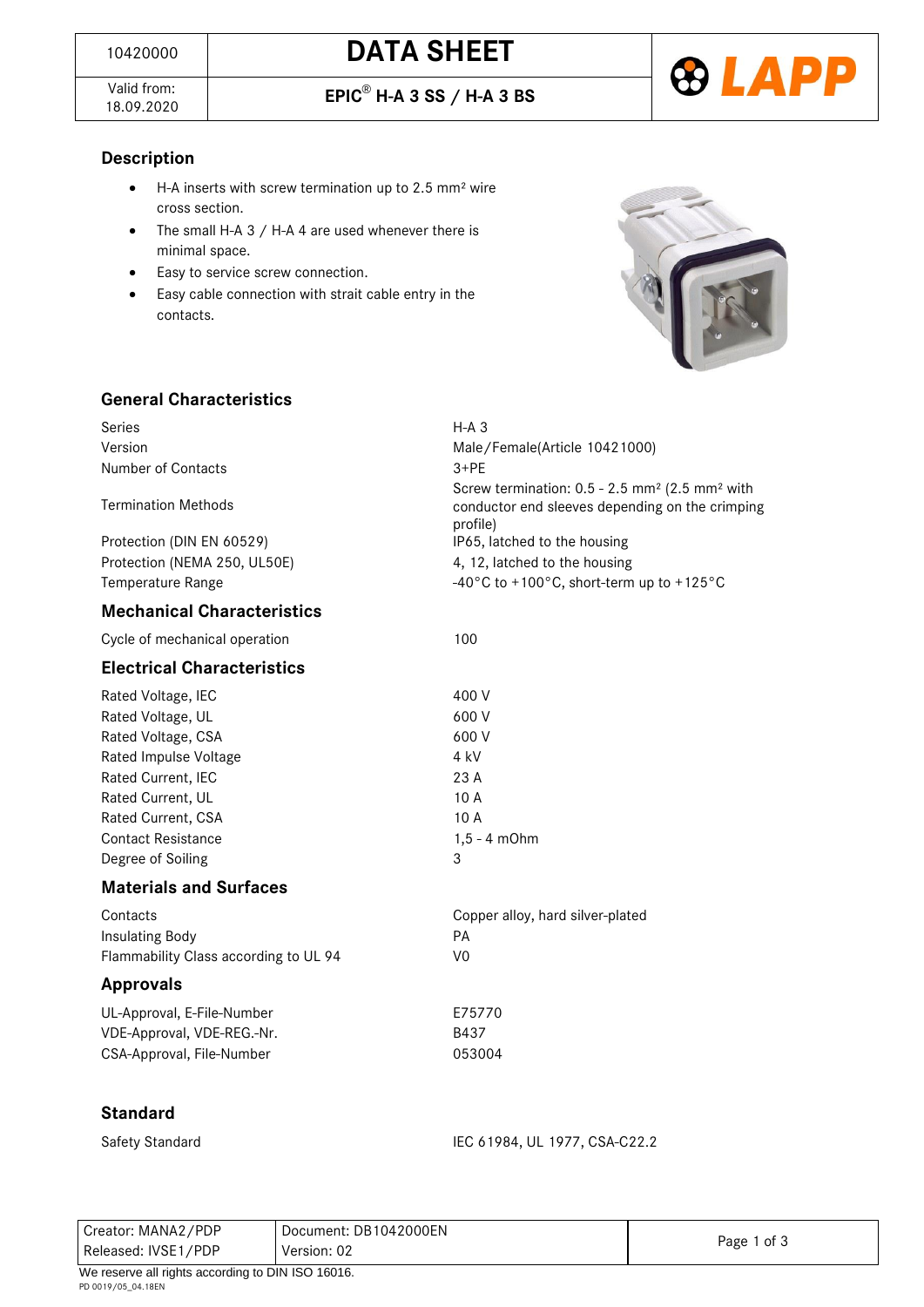Valid from:<br>18.09.2020

18.09.2020 **EPIC**® **H-A 3 SS / H-A 3 BS**



# **Technical Drawings**









| Creator: MANA2/PDP  | Document: DB1042000EN | Page 2 of 3 |
|---------------------|-----------------------|-------------|
| Released: IVSE1/PDP | Version: 02           |             |